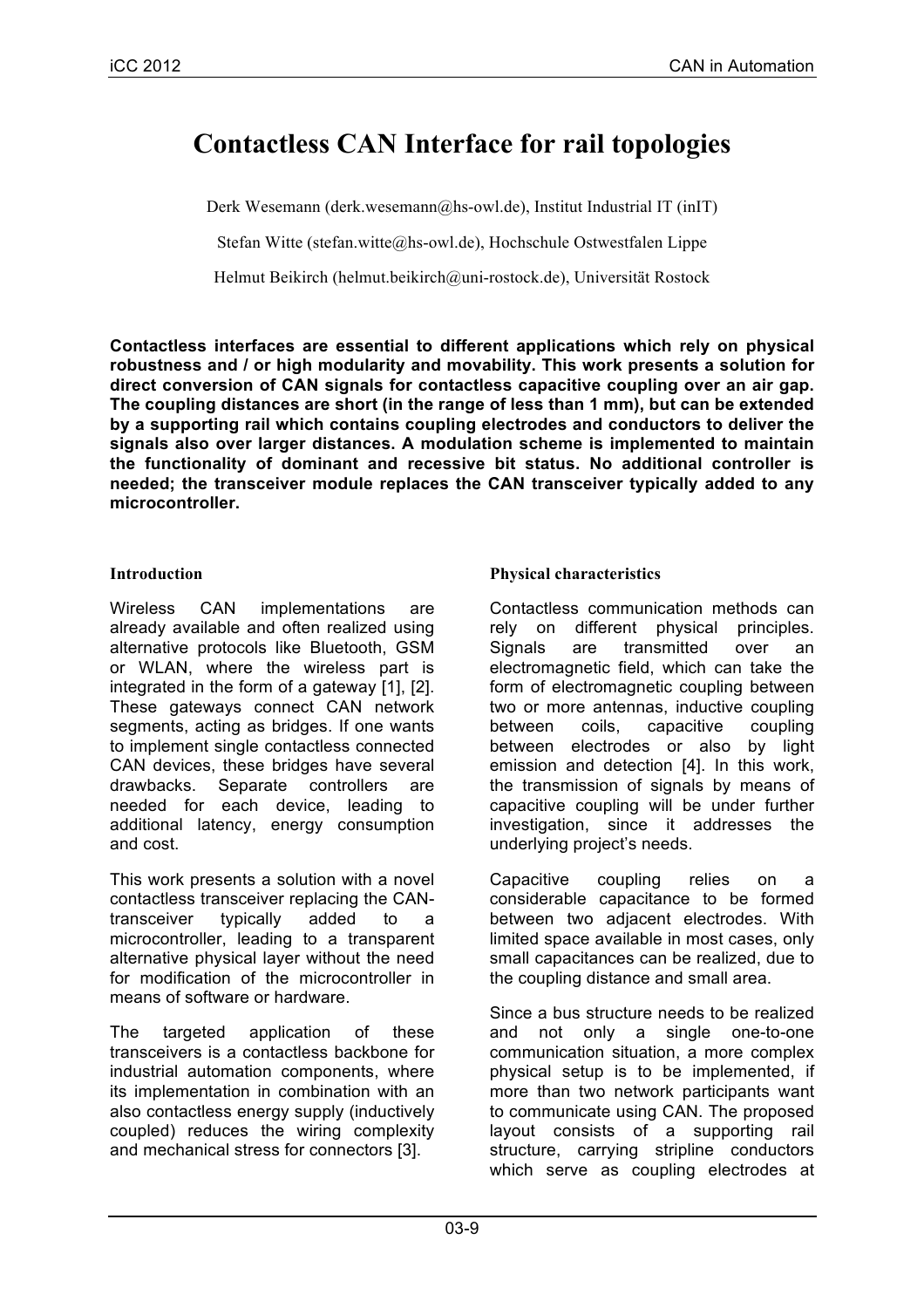

Figure 1: Capacitively coupled bus structure

The signals can couple from any participant onto the rail and start propagating into both directions, therefore a signal emitted by one participant can be read at any position on the rail. The needed energy for the signal is relatively low, since radiation is not intended and only low power can be coupled over small capacitances at these comparable low frequencies. The signal needs to transverse an air gap two times, leading to a total capacitance half the size of one coupling capacitance between one participant and the rail, assuming identical mounting conditions.

# **Modulation scheme**

Like any other wireless transmission, the contactless capacitive coupling benefits from signal modulation instead of a baseband transmission. The baseband approach was tested and omitted, since due to the nature of the coupling capacitance, only the edges of a digital signal can be detected on the receiver side, while the constant signals values during bit-time give no signal contribution after a capacitor. This rather simple edge detection would lead to sufficient results for general digital signals, but lacks the possibility to create a dominant signal level, which is absolutely necessary for a CAN implementation.

As the most basic modulation method, a binary ASK (amplitude shift keying), often also referred to as OOK (On-Off-Keying) was chosen. The different bit states are described by a present or missing carrier; in this case an active carrier represents the dominant bit, and a missing carrier the recessive bit. This way, the function of a dominant bus status can be maintained. The relation is described in illustration 2, showing an input signal given by a microcontroller and the corresponding modulated waveform.



Figure 2: OOK modulation for CAN

Errors can occur by external signals in a similar frequency range, if they are sufficiently high for the receiver to detect a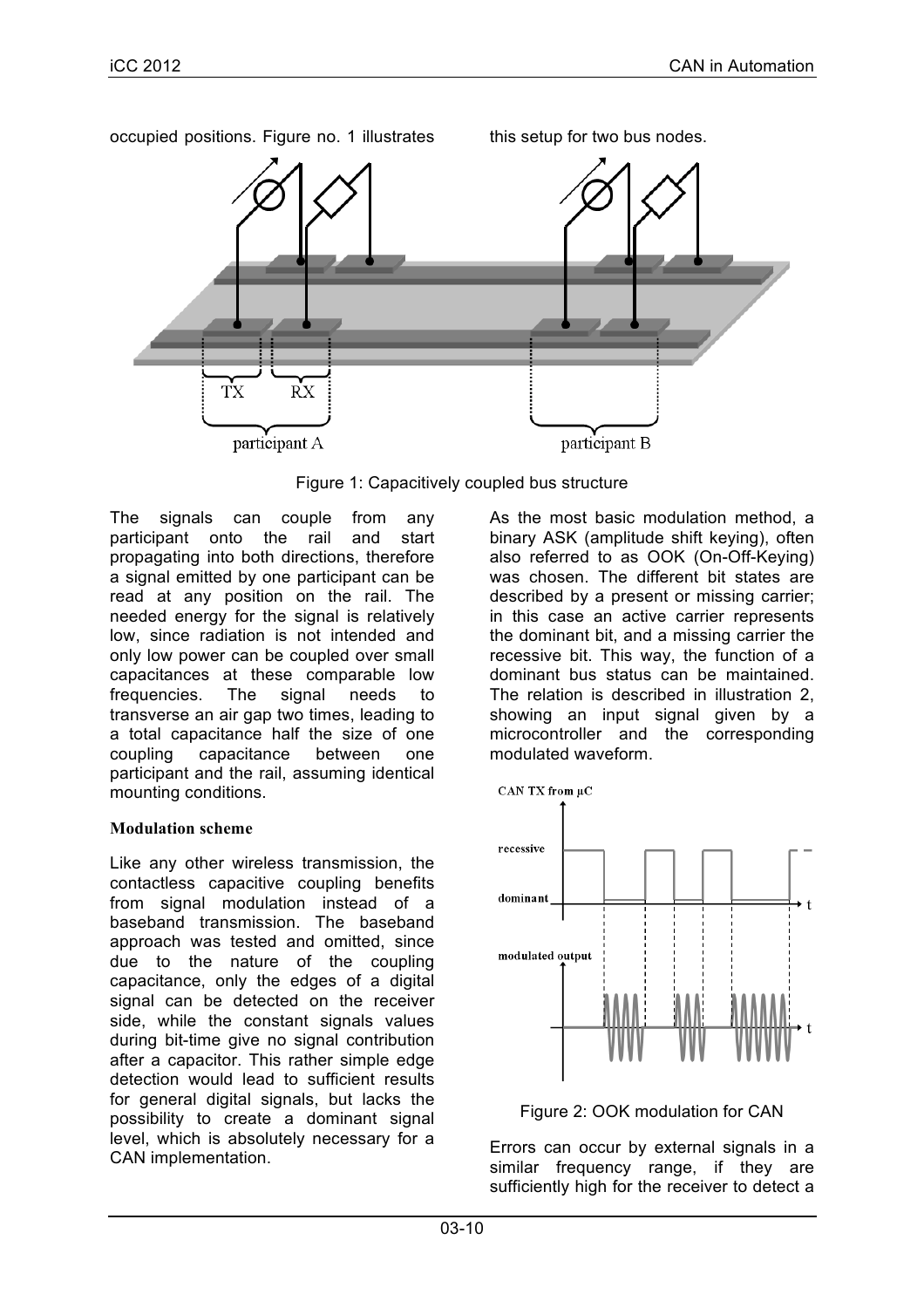dominant level. This demands a proper filtering on the hardware level as well as a well chosen modulation frequency.

#### **Transmitter**

For creating an OOK-Signal, a transmitter basically needs to include an oscillator and a switch. The digital signal controls the switch, and the output oscillates with the carrier frequency, depending on the digital input to the switch. Due to CAN logic levels, a low signal on the input needs to create an oscillation, while a high input level should leave the output flat. The transmitter needs to connect to the common microcontroller outputs; therefore it should work for both 3.3 and 5 Volt logic. A basic block diagram is shown in figure no. 3.



Figure 3: Transmitter setup and signals

An easy solution for implementing such a transmitter stage could be found with the LTC6905 from Linear Technology. It consists of an integrated oscillator with an output-enable-function, all combined in an SOT-23 housing, leaving a very small footprint. For the output is a rectangular signal, an RC-Circuit needs to be included between the IC and the coupling capacitances, leading to a more sine-like signal which passes the coupling electrodes with only small distortion. The IC itself can be tuned to three different frequencies by external circuitry, which is realized by setting a divider of 1, 2 or 4 to a fixed internal frequency. The different

available types cover a range from 20 to 133 MHz, while 33 MHz was chosen for implementation. The frequency stability, normally a hard criterion for modulated signals, is not very critical in this application, since the receiver will react to any signal within a input filter range.

## **Receiver**

The receiver needs to detect a signal with one specified frequency and set its output depending on whether the signal is present or not. This kind of detection circuitry can be found in most wireless communication setups under the term RSSI (receiver strength signal indicator). Unfortunately, the available components in this area are suitable for high frequencies, but bear only very slow output signals, since they are not intended to be carrying payload data. In short notice: The rise and fall times of the output disqualifies these devices for high speed data transmission.

For the receiver, no single chip solution could be found. Instead, the necessary stages for filtering, amplification and decision were implemented with discrete elements. The block diagram in illustration no. 4 identifies the receiver components.



#### Figure 4: Receiver setup and signals

The filter stage is designed as a Tbandpass with a center frequency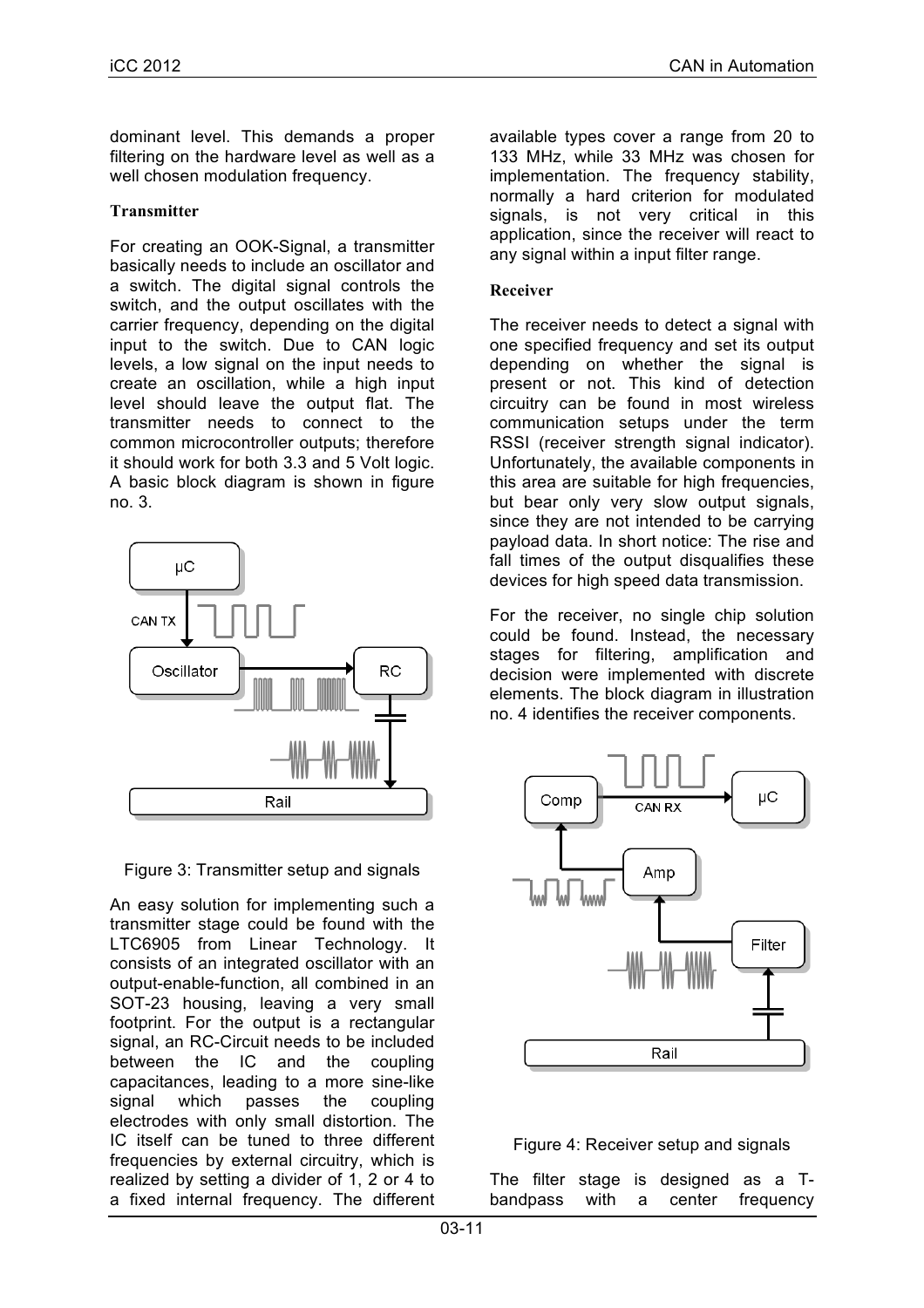according to the transmitter's operating frequency. It consists of three L/C-circuits, creating a filter of 3rd order.



Figure 5: Filter circuit, T-type

The filter was designed for 33 MHz center frequency, according to the modulation frequency. Simulation was run using PSPICE, while measurements were performed with a network analyzer. The following values were used:

| Table 1: Filter components |
|----------------------------|
|----------------------------|

| Part           | <b>Value</b> | Unit |
|----------------|--------------|------|
| C <sub>1</sub> | 22           | рF   |
| C <sub>2</sub> | 22           | рF   |
| C <sub>3</sub> |              | nF   |
| l 1            |              | μH   |
| L2             |              | μH   |
| l 3            | 22           | nН   |

The simulation result is shown in figure no. 6, compared to the measured results. For higher frequencies, the damping performance differs significantly from the simulation. This effect can be explained by the simulation containing ideal components only; with a more proper choice of real components, this difference might be reduced.



Figure 6: Filter frequency characteristic

While the filter allows high slew rates (18 dB/octave), the damping rate is fairly high (8 dB), which needs to be compensated by the following first amplification stage.

The amplification stage is realized with two transistors in emitter configuration. The used transistors are of type BFS17, which are suitable for frequencies up to 1 GHz, and deliver a typical current gain of 90. The first amplification stage performs amplification only. The second stage is set to an operating point near the transistor's conducting border. This way, its amplification is near the factor 1, but it has the advantage that the transistor only conducts when the signal is above the threshold. It blocks while the signal is not detected (or simply too low to be detected), binding the output to the supply voltage level. This way, an almost rectangular shaped signal can already be generated, like depicted in figure no. 4.

To complete the A/D-conversion process, the amplification stage is followed by a comparator. The threshold is externally adjustable and should be chosen in a way to optimally distinguish between the conducting and non-conducting condition of the second amplification stage. Additionally, the circuitry comprises a positive feedback line, allowing a hysteresis to be implemented which further minimizes comparison errors.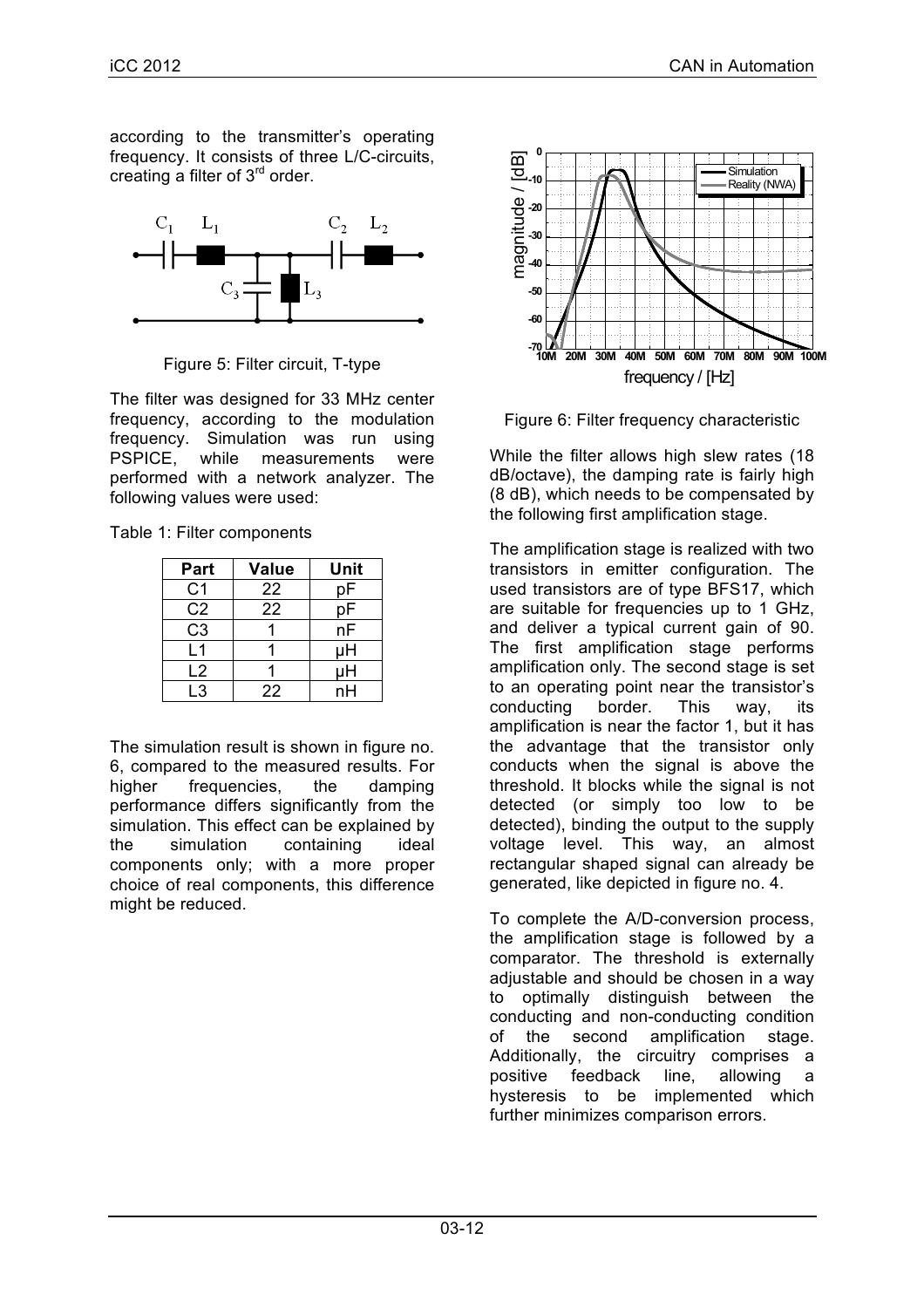### **Simulation results**

Before building any hardware, the transmission scenario was modelled using again a PSPICE environment. The model consists of one transmitter, the conducting rail and one receiver, resembling one transmission path. A continuous rectangular square wave signal was chosen as the input and mixed with the carrier signal (33 MHz sinusoid). The conducting rail was simulated with two transmission line models, one for each stripline, with the values for the line impedance being derived from the geometrical layout. Circuitries and components for both amplifications stages and the comparator were chosen to achieve the best match between input and output signals. The signal waveforms before and after the comparator are shown in illustration no. 7.



Figure 7: Simulation results receiver side, for square wave input

# **Test application**

The contactless transceivers have been tested together with microcontrollers of the type HCS12. The controllers and transceivers were powered with 5V by two different supplies, one for each participant.

The test application consists of two CAN network participants mounted on an installation rail, according to the previously described setup. Each participant comes with a total width of 22 mm, in combination with the rail width of 35 mm, this leads to an available coupling area of 770 mm². Since the data transmission shares this space with an inductive energy supply which is not further described in this work, only a smaller area is really usable. Due to the layout requirements from the other embedded functional components, the coupling electrodes were chosen with a size of 4.4 x 9.2 mm<sup>2</sup>. With respect to the coupling distance of 0.1 mm and polyethylene as the separating material, this leads to a coupling capacitance of 8.6 pF, theoretically. The geometries of the rail and nodes are shown in figure no. 8.



Figure 8: Rail and node geometry

The rail covers a total length of 330 mm, the other geometrical values are given in table 2:

Table 2: Dimensions for rail and node conductors

| <b>Dimension</b>          | <b>Value</b> | Unit |
|---------------------------|--------------|------|
| W <sub>R</sub>            | 4.4          | mm   |
| $\mathsf{S}_{\mathsf{R}}$ | 4.6          | mm   |
| WN                        | 4.4          | mm   |
| $S_N$                     | 4.6          | mm   |
|                           | 92           | mm   |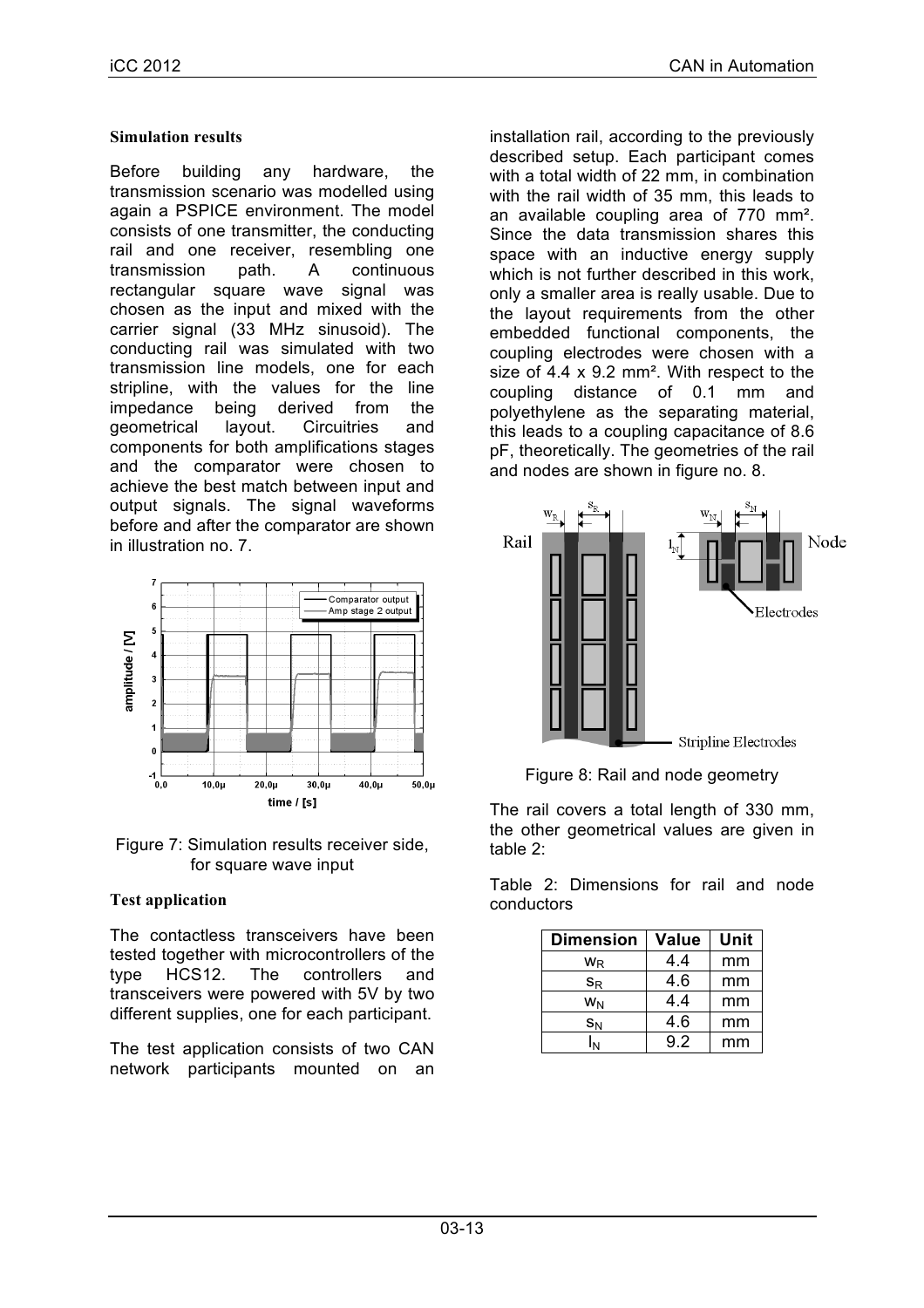

Figure 9: Test application with rail, controllers and transceivers

#### **Results**

The CAN signal could be reconstructed correctly at node 2, enabling a complete CAN transmission including acknowledge between the two nodes. One frame with one byte payload (0xAA hexadecimal) was transmitted exemplary. Taking a look at the receiver side, the signal after the first amplification stage is shown in figure no. 10.



Figure 10: Amplified signal after first stage



Figure 11: Signal after second amplification stage

With the signal after the second amplification stage (figure no.11), a reconstruction can be easily performed with the comparator. Original and received signal are shown in figure no. 12.